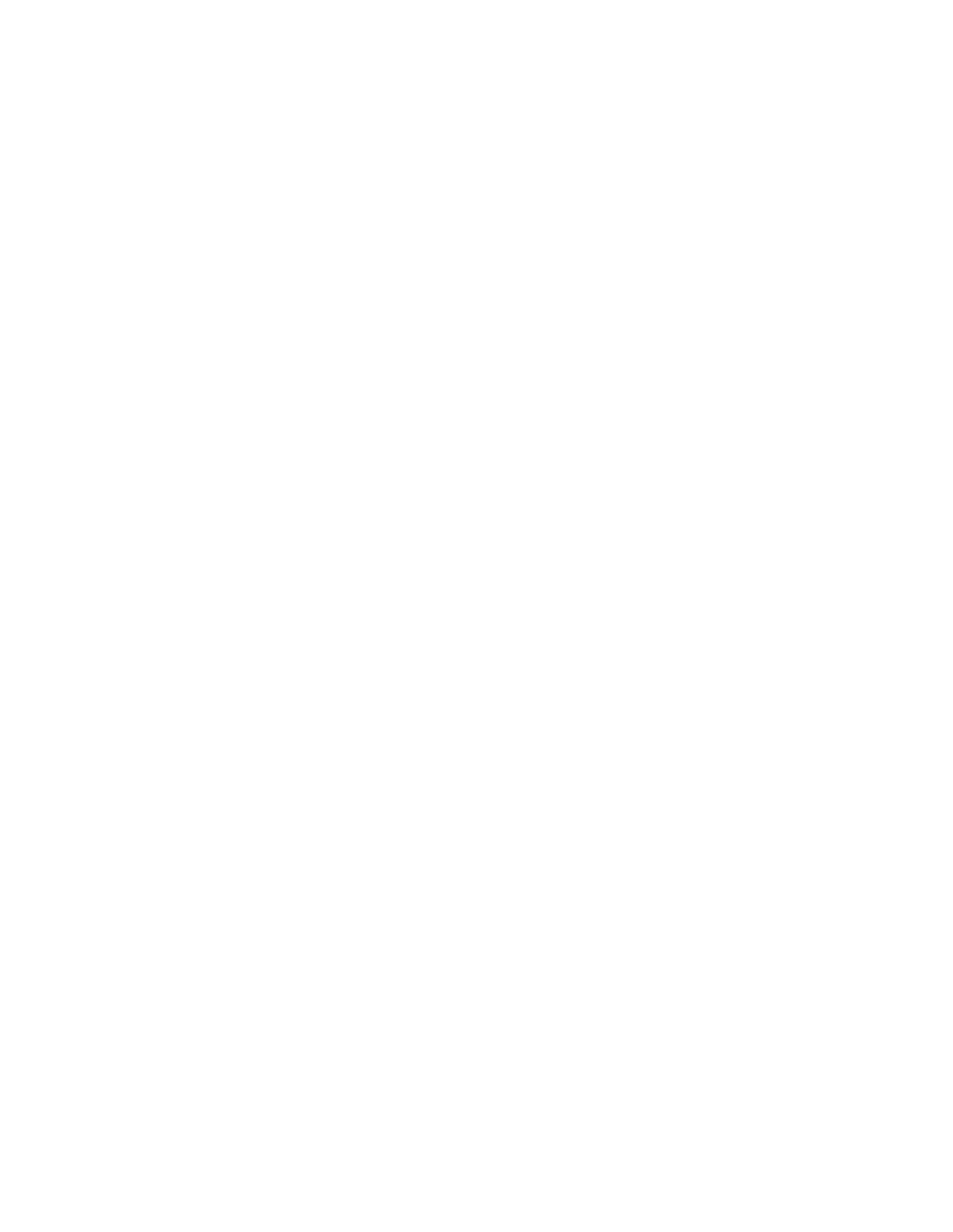# Pediatric Oral Health Action Plan for New Jersey's Children Aged 0-6

*Funded by*

**New Jersey Head Start-State Collaboration Grant and The Association of State and Territorial Dental Directors**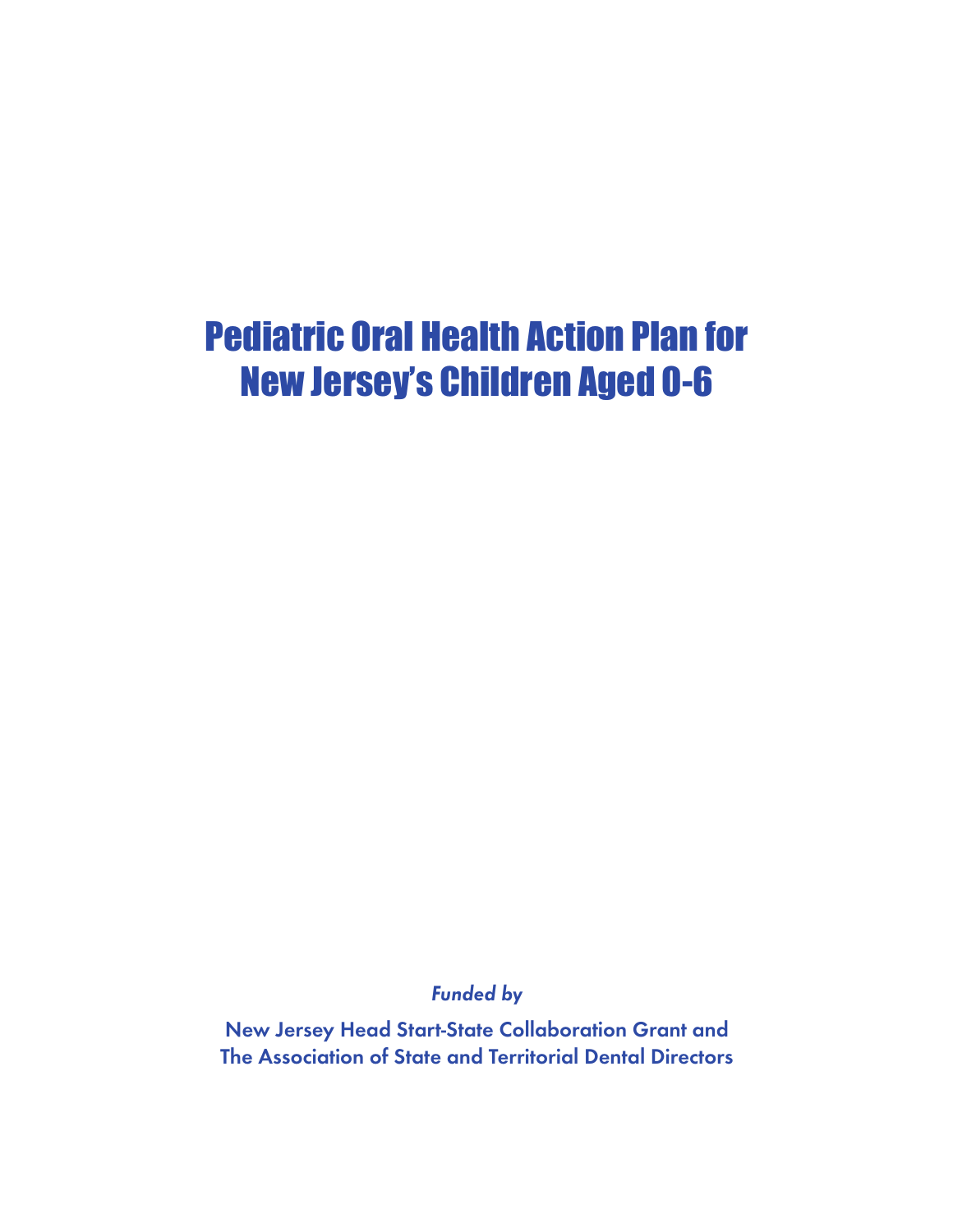April 14, 2009

Ms. Carmen Bovell, Senior Advisory Office of Head Start Head Start Collaboration Office 1250 Maryland Avenue, S.W., Room 8510 Washington, DC 20024

Dear Ms. Bovell:

It is with great pleasure that I submit the Pediatric Oral Health Action Plan for New Jersey's Children Aged 0-6. This project could not have been accomplished without the teamwork, expertise, talents, assistance and encouragement of many. I am truly appreciative of all the stakeholders who participated in the project.

Our general intent of the Action Plan is to improve the oral health for New Jersey's young children (0-6), specifically children from low-socioeconomic and racial/ethnic minority backgrounds. The scope of the Action Plan includes support to enhance prevention services; support of broad-based oral health education; and most importantly, detailed strategies to increase access to comprehensive oral health. The Action Plan also recommends the Pediatric Oral Health Committee meet on a regular basis, develop strategic recommendations, and monitor the implementation and evaluate the progress of the Action plan.

We are now in our second phase of the project which is collaborating with dental providers, Managed Care Health and Head Start/Early Head Start programs in establishing the dental homes for each Early Head Start/Head Start child in New Jersey.

Since the project began, it was met with great enthusiasm and dedication, and I am thrilled to be a part of this process. The Pediatric Oral Health Committee which is a part of New Jersey Oral Health Coalition, both are diligent, and they find it very gratifying in addressing the needs of oral health for New Jersey's children under six years old.

Sincerely,

*Suzanne S. Burnette* 

Suzanne S. Burnette, MA State Director of Head Start Collaboration Division of Early Childhood Education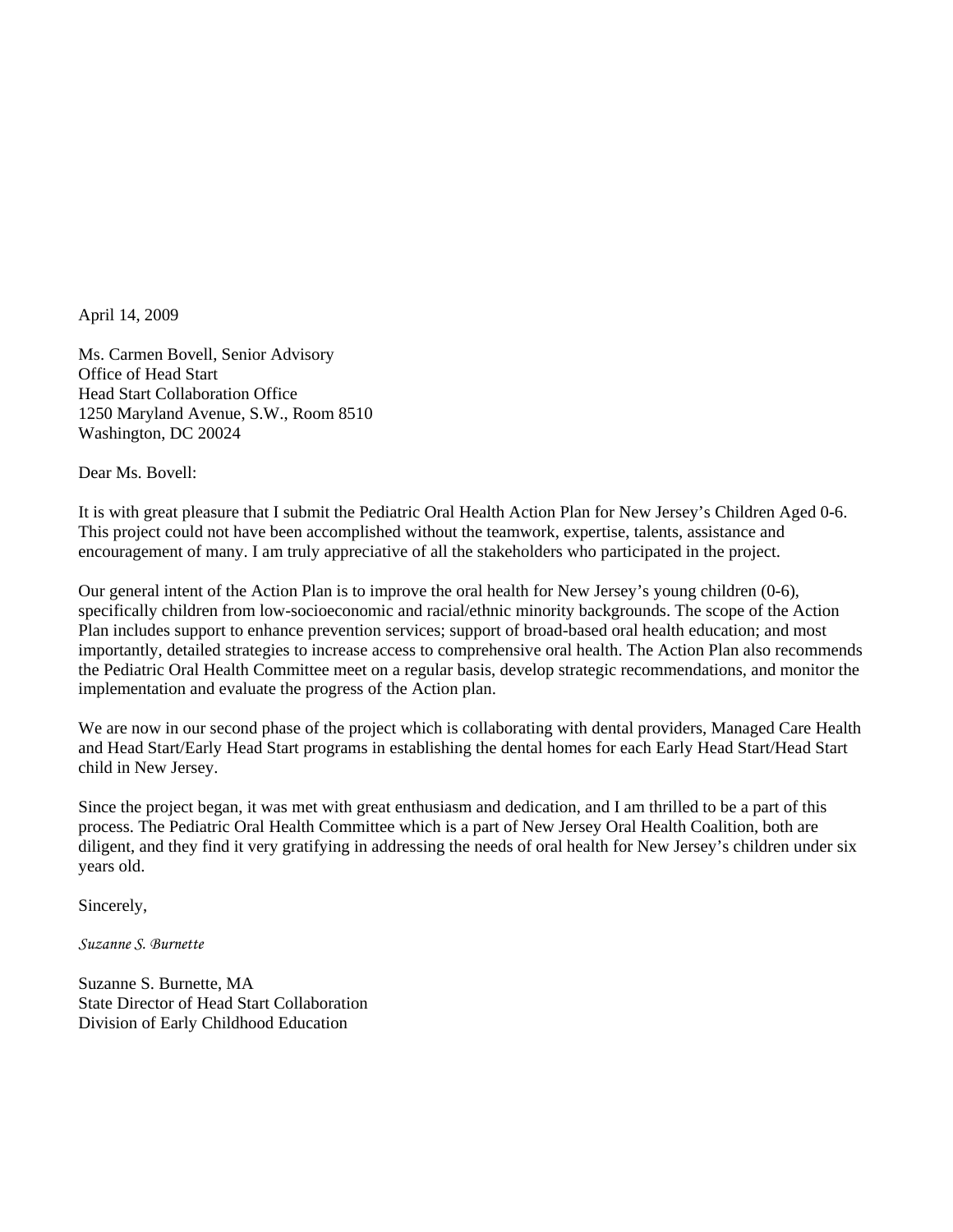This document will be submitted to:

- Center for Health Care Strategies, Inc. (CHCS)
- New Jersey Academy of Pediatric Dentists
- New Jersey Dental Association
- New Jersey Department of Health and Senior Services
- New Jersey Department of Human Services
- New Jersey General Assembly, Health Committee Chair
- New Jersey Head Start Association
- New Jersey Oral Health Coalition
- New Jersey State Senate, Health Committee Chair
- Office of Head Start
- University of Medicine and Dentistry of New Jersey— New Jersey Dental School
- New Jersey Department of Education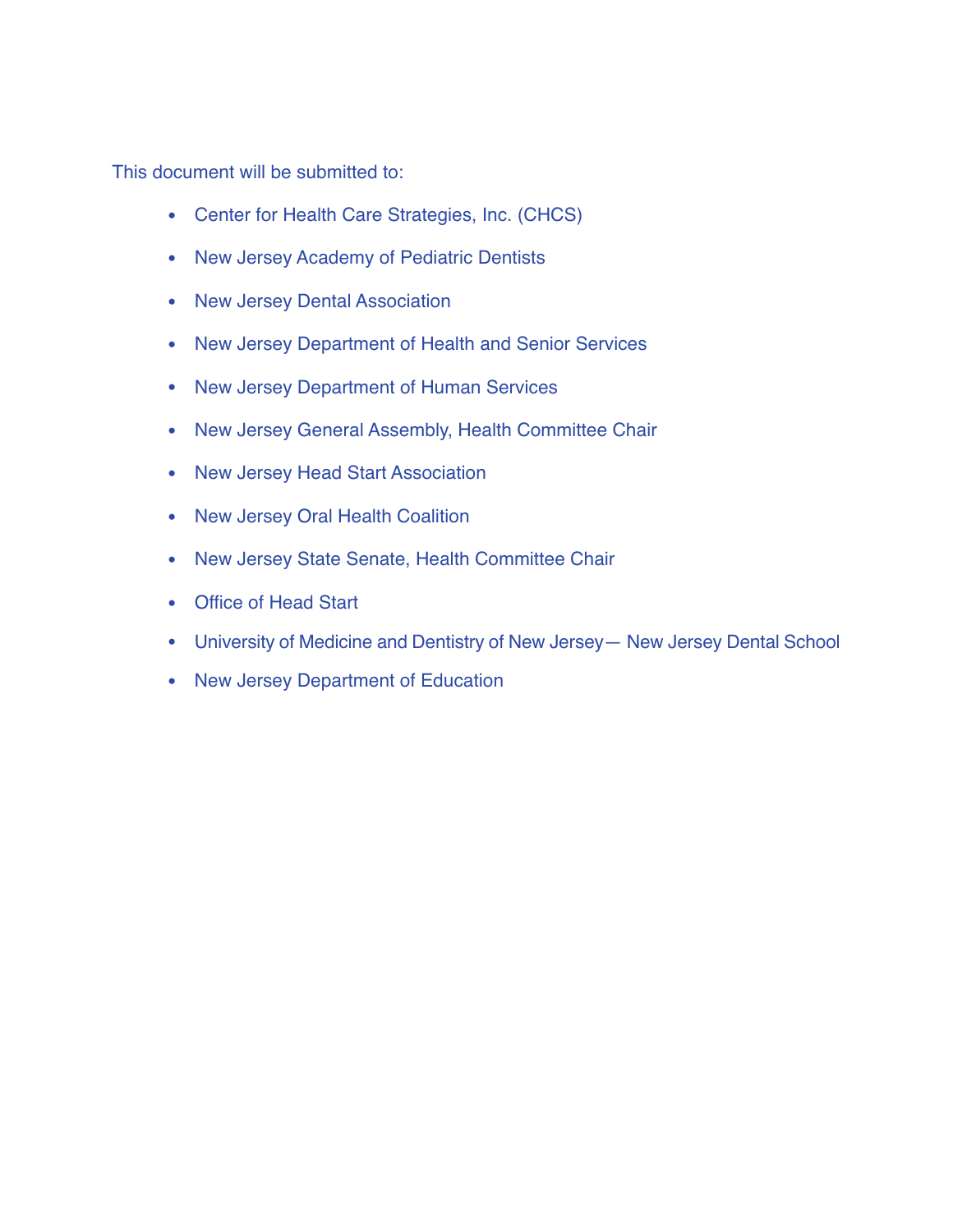# INTRODUCTION

The New Jersey Head Start-State Collaboration Project was awarded an Association of State and Territorial Dental Directors grant (ASTDD) to conduct a Pediatric Oral Health Forum. The purpose of the forum was to solicit input and support from multi-disciplinary organizational groups of stakeholders to develop a Pediatric Oral Health Action Plan for New Jersey's Children Aged 0-6 (Action Plan). The general intent of the Action Plan is to improve the oral health for New Jersey's young children (age 0-6), specifically children from low socioeconomic and racial/ethnic minority backgrounds. The scope of the Action Plan includes support to enhance prevention services; support of broad based oral health education; and most importantly, detailed strategies to increase access to comprehensive oral health services.

Reported below are descriptions of both the development and implementation of the Pediatric Oral Health Forum and the Action Plan.

### **Planning**

In May 2007, the Pediatric Oral Health Forum was convened and approximately 75 people attended. The majority of attendees were healthcare professionals (56%), and of that group 28% were oral healthcare providers. The remaining attendees were social workers, Head Start professionals, teachers and parents.

The Pediatric Oral Health Forum was initiated by the Head Start-State Collaboration Project Director. Representatives from the following organizations served on the planning committee:

- Booz Allen Hamilton, Consulting;
- Center for Family Resource Early Head Start/Head Start;
- Child Care Health Consultant Dentist for Hoboken Board of Education;
- Division of Medical Assistance and Health Services (DMAHS), (Bureau of Dental Services);
- DMAHS Office of Quality Assurance;
- Montclair Child Development Center Head Start Program;
- New Jersey Head Start Association
- New Jersey Academy of Pediatric Dentists;
- New Jersey Dental Association;
- New Jersey Dental Hygienists' Association;
- New Jersey Oral Health Coalition;
- PNC Bank Grow Up Great Program;
- Region II ACF/Head Start Dental Consultant;
- The New Jersey Department of Health and Senior Services;
- The New Jersey Department of Human Services; and
- University of Medicine and Dentistry of New Jersey New Jersey Dental School.

### **Pediatric Oral Health Forum Goals**

The day-long Pediatric Oral Health Forum structure consisted of a two-pronged approach. It included an initial stage of information sharing and the development of a common understanding of the issues related to the challenges inherent in providing oral healthcare to young children. Subsequently, a focused discussion among the participants yielded the development of strategies for addressing plans to systematically improve early childhood oral health status. The goals are described below:

### PEDIATRIC ORAL HEALTH FORUM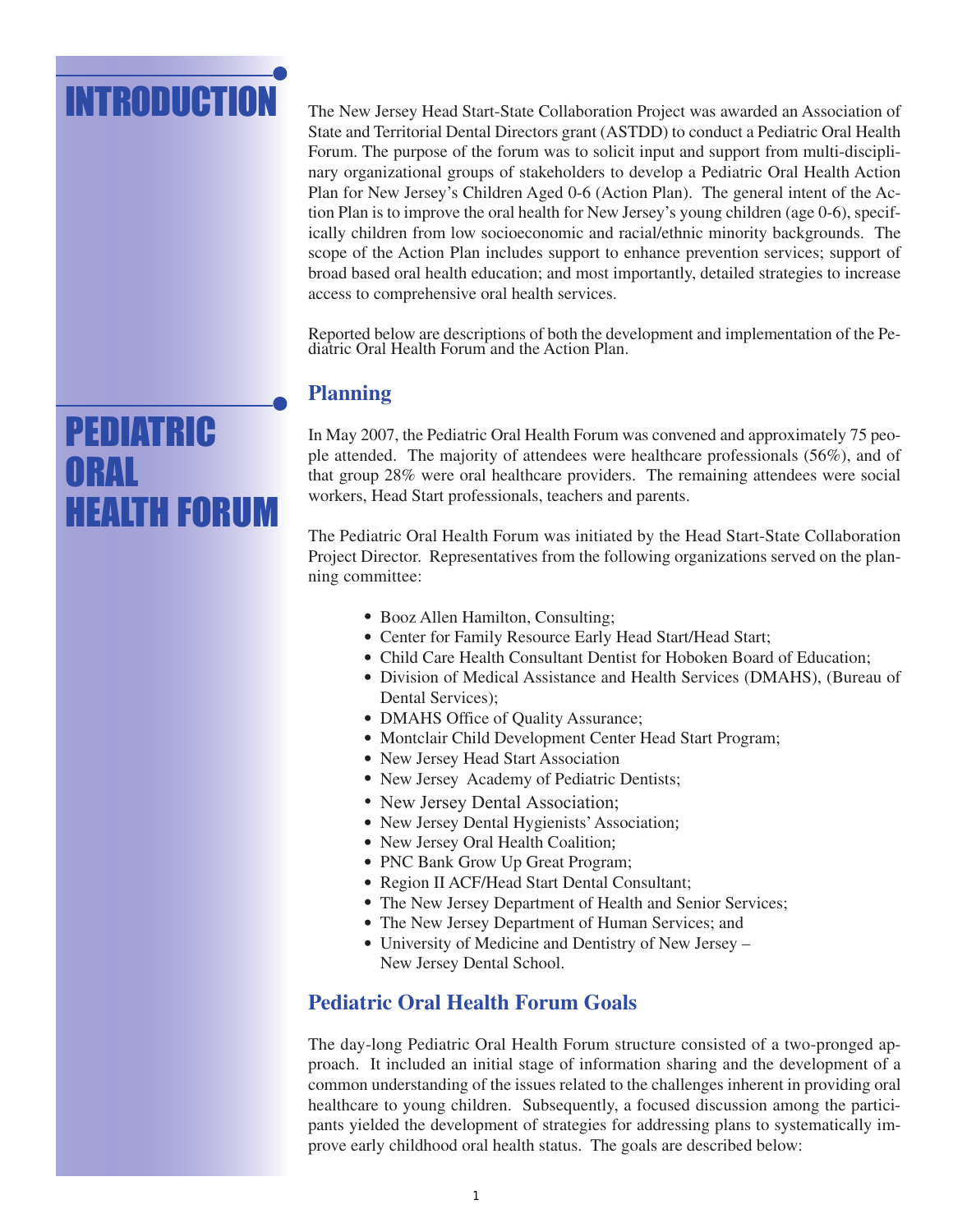### PEDIATRIC ORAL HEALTH FORUM

- Determine the status of early childhood oral health in New Jersey
- Develop strategies to improve a broader understanding and emphasize the importance of oral healthcare
- Increase access to high-quality, comprehensive oral health services
- Promote the importance of oral health to all healthcare professionals, family members, and educators
- Identify and review risk factors for poor oral health including access to care, health disparities, and underlying medical conditions
- Review existing best practice models and identify methods of collaboration that will increase and improve access to quality oral healthcare
- Identify the educational and workforce opportunities for oral health professionals

### **Recommendations made during the Pediatric Oral Health Forum included:**

- The New Jersey Head Start-State Collaboration Project Director will engage the New Jersey Northern Maternal and Child Health Consortium (06/15/07) to facilitate the creation of the Pediatric Oral Health Committee (a sub-committee of the NJ Oral Health Coalition), which would review specific recommendations identified at the forum to improve pediatric oral health and develop the Pediatric Oral Health Action Plan (Action Plan).
- The Pediatric Oral Health Committee will meet on a regular basis, develop strategic recommendations, and monitor the implementation and progress of the Action Plan.
- The Pediatric Oral Health Committee will develop a draft of the Action Plan and will broadly distribute this document for review and comments.
- The New Jersey Head Start-State Collaboration Director will work with the NJ Medicaid managed care dental directors and network of dentists to establish dental homes for children in the Head Start/Early Head Start Programs.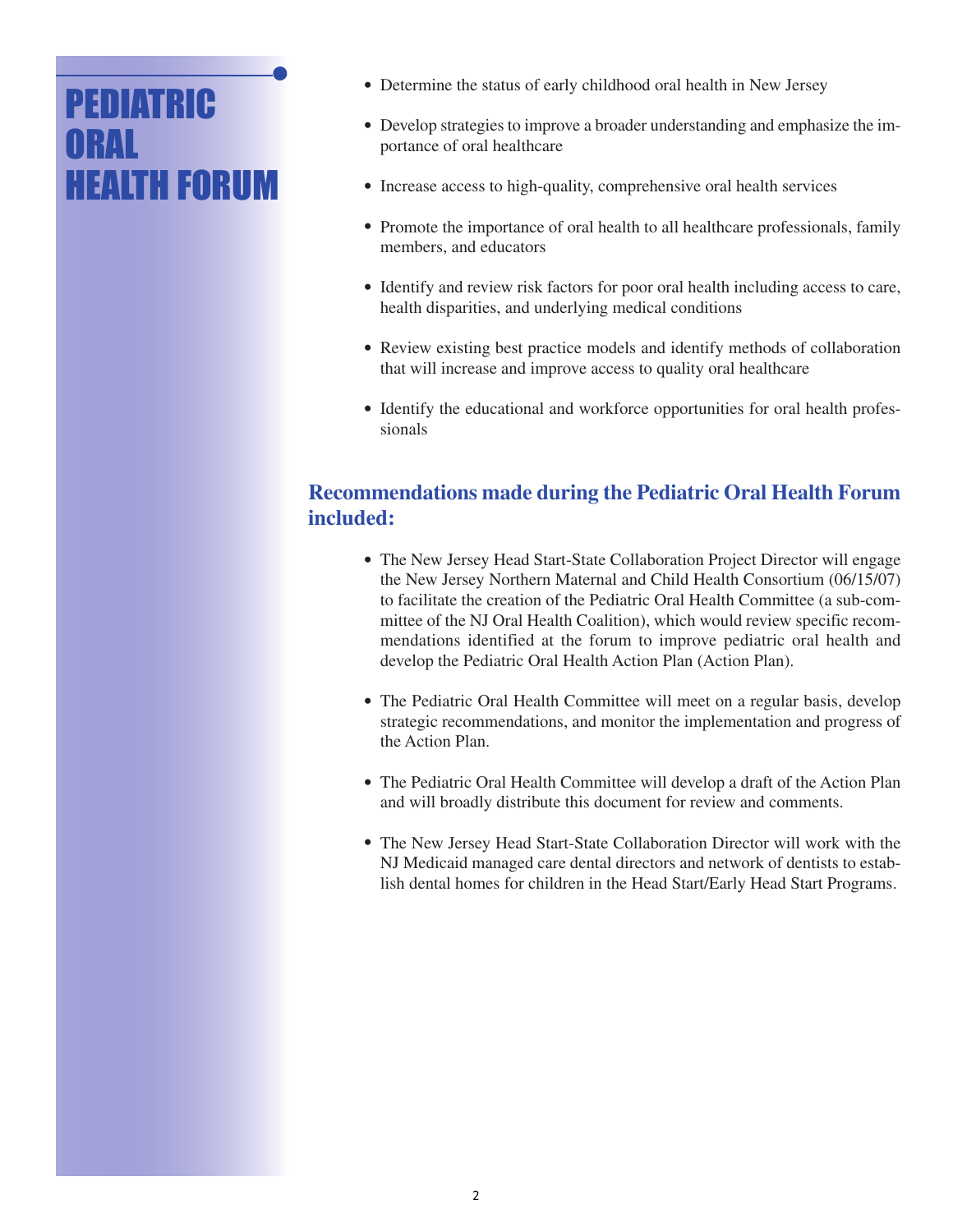The Action Plan identifies five strategic areas for planning consideration. They include the need for:

- Access to oral healthcare
- Broad-based education on the importance of oral healthcare and regular dental visits
- Critically important preventive dental services
- State-level oral health leadership and advocacy
- Structures and data to monitor the quality of oral health services and patient outcomes

#### **1. Access to Oral Health Care**

#### *Challenge:*

Access to dental services for New Jersey's preschool-aged children is fraught with challenges. This is particularly true for New Jersey's most vulnerable children, those enrolled in Early Head Start/Head Start (EHS/HS) and insured by Medicaid. Although nearly all Head Start children are eligible for Medicaid and/or NJ FamilyCare dental coverage, most do not receive adequate dental care. In addition, many eligible children are not enrolled in Medicaid. New Jersey has a shortage of dentists interested in serving the Medicaid population. Most general dentists do not focus on treating children aged 0 to 6.Additionally, there are not adequate numbers of pediatric dentists (specialists) available to treat children with extensive caries. Head Start Performance Standards (initial dental exam and follow-up care) are not being met.

- Require oral health component in all school-based health management; require school entrance comprehensive oral health examinations, referral and followup policies to ensure a dental visit occurred and to minimize oral disease transmission and reduce oral infections and death.
- Develop a directory of Medicaid Managed Care network dentists who will see EHS/HS Medicaid/NJ FamilyCare children and provide incentives to dentists who are actively caring for the target children. Identify providers that have evening hours to accommodate working parents.
- Lower the Early Periodic Screening, Diagnosis and Treatment (EPSDT) age requirement for mandatory referral to a dentist from the current three years of age to one year.
- Convene quarterly meetings between EHS/HS Directors and HMO Dental Directors to monitor access issues.
- Create incentives for dentists to provide oral health services for Medicaid and NJ FamilyCare eligible clients, to include children aged 0 to 6 years old, those classified as having disabilities, and those from the families of the "working poor."
- Increase the number of EHS/HS children having access to dental homes (specific practices where they can receive all of their dental care).
- Increase capacity of on-site dental services for EHS/HS sites. This will vary by site.
- Increase the number of dental vans or portable dental units for statewide usage to increase access to dental services.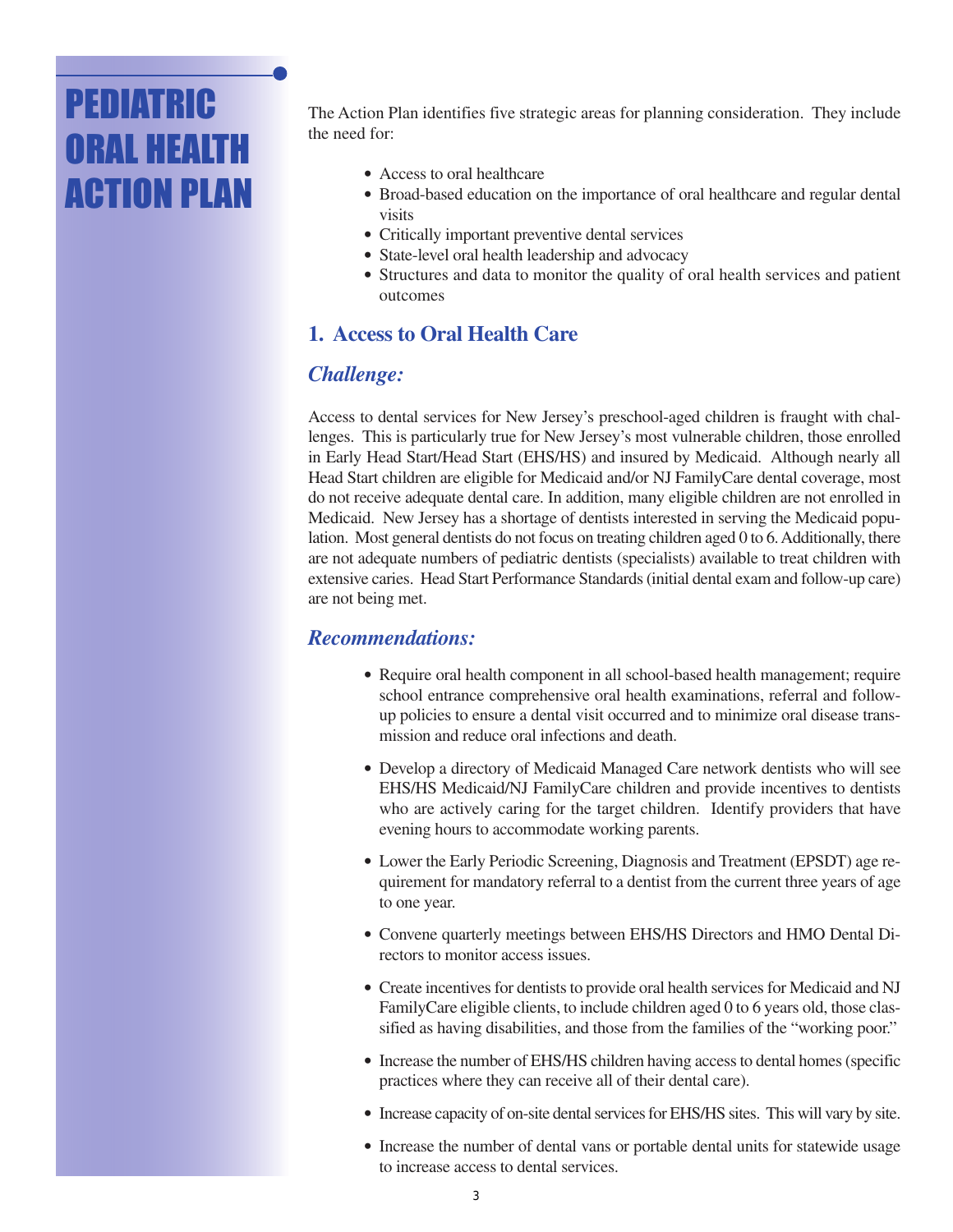• Encourage Medicaid and the NJ managed care organizations to examine reimbursement schedules. Consider incentives for preventive services including Early Periodic Screening, Diagnosis and Treatment (EPSDT).

### **2. Oral Health Education**

### *Challenge:*

Public understanding of the importance of pediatric oral health to ensure overall health is inadequate; as a result, oral healthcare is not considered a priority. The value of good oral healthcare is inadequately recognized by parents, guardians, early childhood staff, and even the medical establishment. Consumers have not been systematically advised on the need for regular dental visits, the standards of good oral hygiene, and the link between proper nutrition and oral health. This is particularly true for parents of children under age three.

Primary care providers and obstetrical providers lack education and understanding regarding the importance of oral health for children aged 0 to 6. Medical professionals need to be aware of the clinical appearance of oral disease and the important role they play in referring young children to the dentist for exams, treatment, and follow-up care. They must be apprised of pediatric oral health guidelines. Additionally, general dentists are often not comfortable treating young children. Professional development opportunities for general dentists to expand their skills in this area are not abundant.

Local and state health departments lack understanding about the health disparities that exist in pediatric oral health. Educational campaigns do not reflect the diverse cultures and languages of high-risk target populations.

- Require oral health modules in all child care centers that include oral health education. Included should be prevention activities, tooth brushing, and referrals to dentists for comprehensive oral evaluation and follow-up treatment. Recruit family mentors and advocates to support EHS/HS families to ensure oral health assessments, oral hygiene instructions, and dental referrals during well-child visits.
- Convene an Oral Health Summit for early childhood providers and caregivers. The content should address:
	- o Importance of early intervention and prevention for children (0-6);
	- o Identification of barriers to oral healthcare;
	- o Recruit mentors and advocates to support families;
	- o Importance of dental referrals; and
	- o Primary care and oral health.
- Develop a speaker's bureau that will support a statewide oral health campaign that would educate the public, health professionals, educators and policy makers, about the relationship between oral health and systemic health with an emphasis on:
	- o Health behaviors that assure good oral health; daily oral hygiene, routine dental check ups, early intervention services, proper use of fluoride, proper nutrition, and developing good oral habits for young children;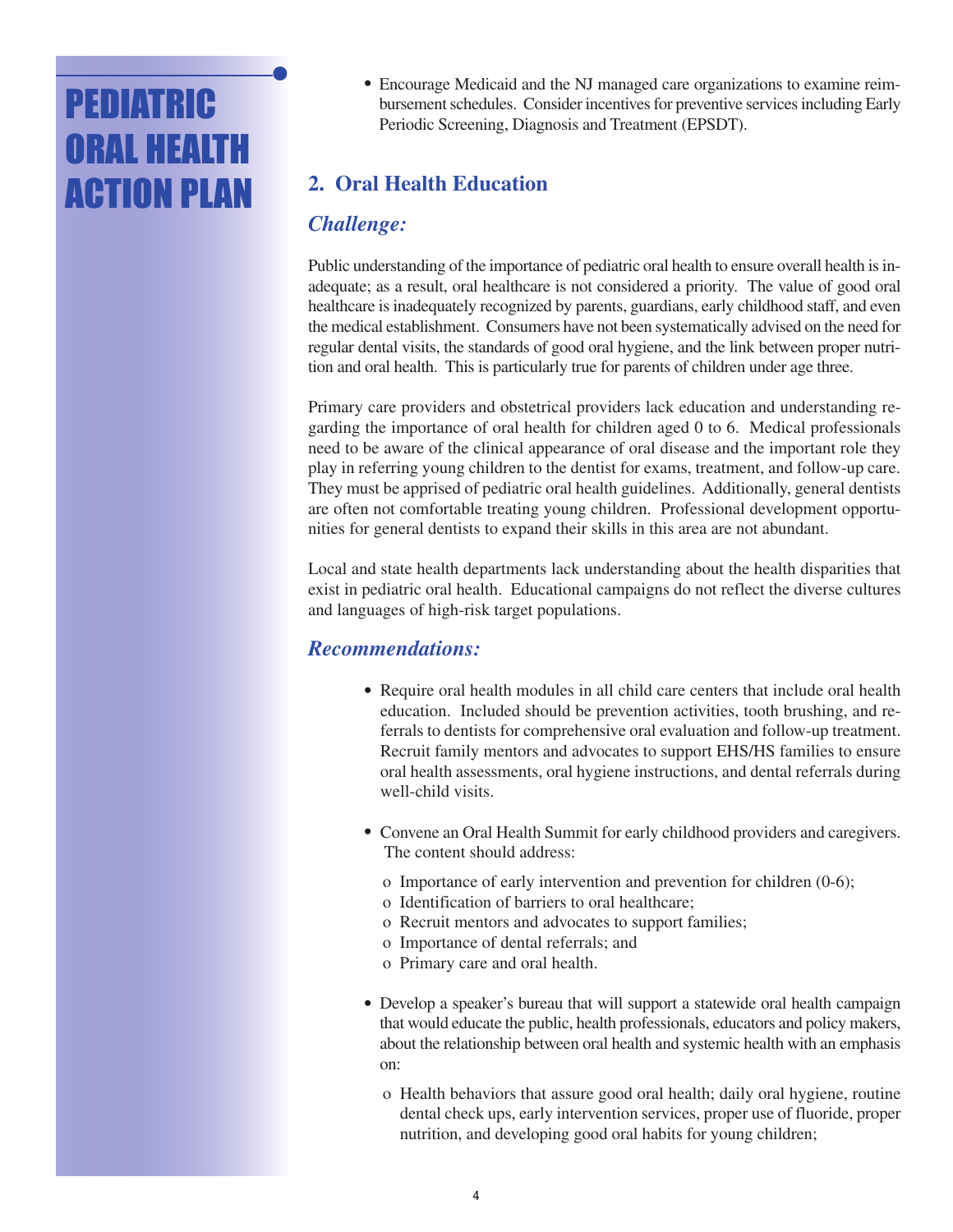- o Prenatal oral healthcare for women to include the link between maternal and childhood oral health status;
- o Removal of fear and misunderstandings about going to the dentist;
- o The advantage of early detection and the treatment of oral diseases; and
- o The benefits of proven dental prevention strategies including use of fluoride supplements and community water fluoridation.
- Provide prenatal education to all pregnant women with an emphasis on the relationships among maternal oral health, birth outcomes, and infant oral health. Provide preventive treatment of periodontal disease and prenatal dental referrals. Provide preventive treatment strategies for periodontal disease and promote prenatal dental referrals.
- Organize oral health education for medical professionals. The content should include clinical assessment, oral health disease and tooth decay, assessment of urgent and emergent needs, and the importance of ensuring dental visits.
- Partner with the New Jersey Dental Hygienists' Association and dental hygiene programs to develop an oral health education program specifically for child care providers, EHS/HS grantees, and the state Pre-K programs. The initiative should include oral health education, technical assistance, anticipatory guidance, and educational resources for families, child care providers, EHS/HS coordinators, state Pre-K nurses, and public health and school nurses.
- Organize a "hands on" continuing education program for general dentists and dental hygienists designed to enhance the skills necessary to treat young children.

#### **3. Preventive Dental Services**

#### *Challenge:*

The incidence of caries and our limitations in establishing good oral health in young children could be rectified by the implementation of successful preventive strategies. Best dental practices including fluoridation, judicious use of fluoride toothpaste, early dental examination and treatment, and promotion of specific nutritional habits need to be incorporated in New Jersey. Dental treatment is expensive and often postponed until symptoms are acute.

Currently, in New Jersey there is a lack of public water fluoridation and limited use of fluoride supplements in communities where water is not fluoridated. The failure to establish thoughtful nutritional habits combined with national marketing campaigns that do not promote healthy eating habits contributes not only to childhood obesity but poor oral health.

Rates of comprehensive oral health assessment, dental examination, and comprehensive dental care visits must be improved, particularly among young children.

- Address the need for public water fluoridation in New Jersey.
- Provide a dental home for all children (age 0-6) that are enrolled in Medicaid/NJ FamilyCare.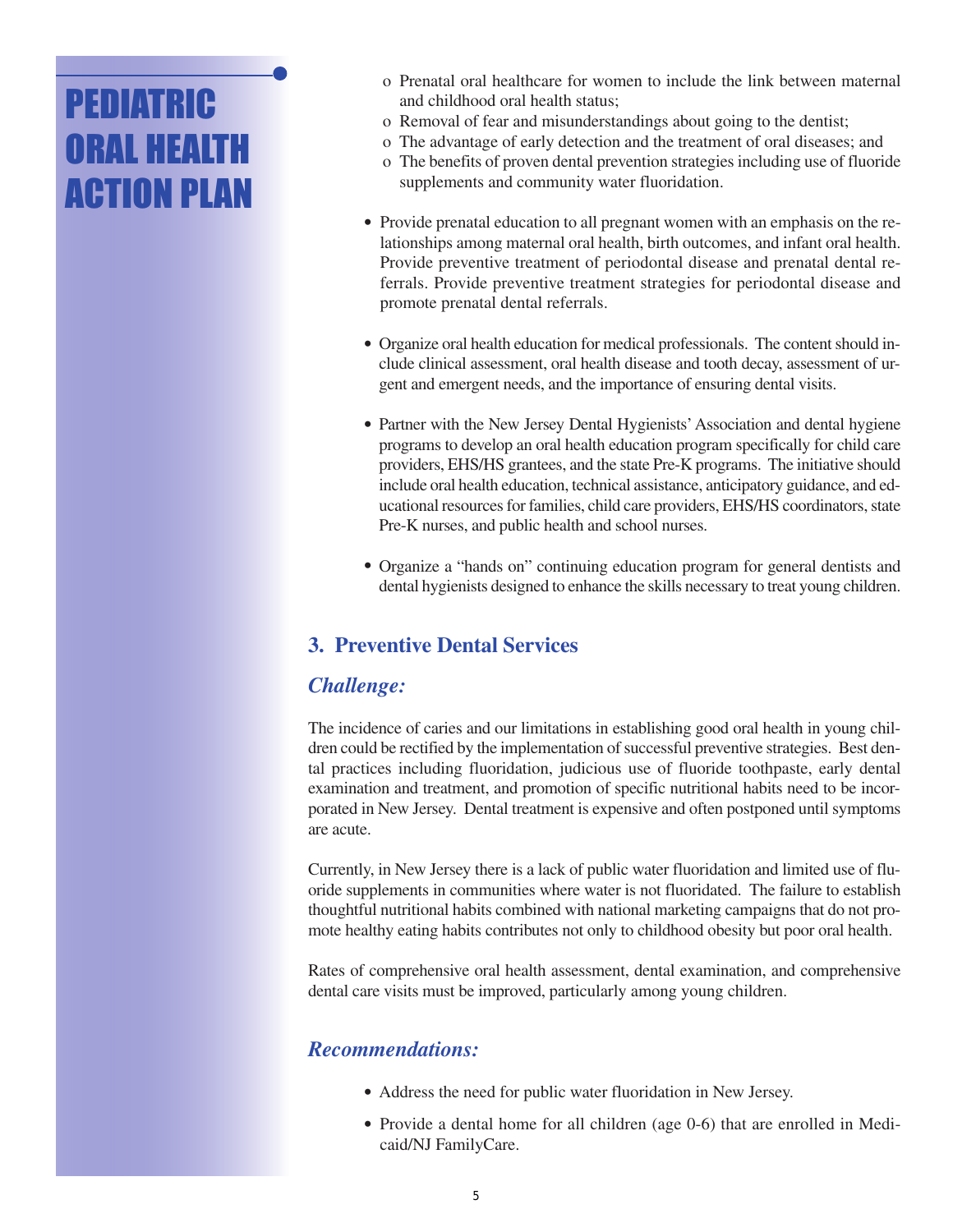- Promote use of fluoride toothpaste as recommended by the American Academy of Pediatric Dentistry and the American Dental Association.
- Promote the use of fluoride supplements among families and primary care providers when public fluoridated water in not available.
- Promote the use of fluoride varnishes for preschool age children.
- Increase the percentage of EHS/HS children who have an annual dental exam.

### **4. State Oral Health Leadership and Advocacy**

### *Challenge:*

A broad-based and coherent strategy is needed to ensure improvements in oral healthcare for vulnerable pre-school age children in New Jersey. There are currently multiple agencies and departments within the state and local governmental structure that have the responsibility for managing components of oral health care in the state. This arrangement has resulted in a fragmented oral health state leadership. As well, it constrains coordinated actions, including interagency collaboration and community partnerships to promote improved oral health for New Jersey's children.

The State of New Jersey would benefit from having a State Dental Director. This office would credibly ameliorate communication at the state and local levels among partners in the public, private, and non-profit sectors regarding oral health challenges and solutions.

- Create a state level oral health infrastructure to maintain oral health leadership with sufficient capacity, adequate resources (human, physical, and fiscal), and appropriate authority that enables New Jersey to have an Oral Health Program that effectively identifies and addresses oral health problems in New Jersey.
- Restore a full-time state Dental Director, who is a licensed dentist, to provi de state level oral health leadership and policies to meet the oral health needs of New Jersey.
- Build an administrative infrastructure with the capacity to review oral health related legislation and policies that will have an impact on the:
	- o Adequacy of the oral health, and
	- o Appropriate allocation of human and financial resources and programming in all state governmental agencies to meet the public's oral health needs.
- Coordinate communication among state and locals agencies providing services to children: State HMO programs, EHS/HS programs, child welfare services, and dental providers to improve access to dental services.
- The Pediatric Oral Health Committee, New Jersey Head Start Association and the New Jersey Oral Health Coalition will collaborate to ensure that children ages 0-6 will have good oral health by developing and advocating plans and policies. The context of this work will include: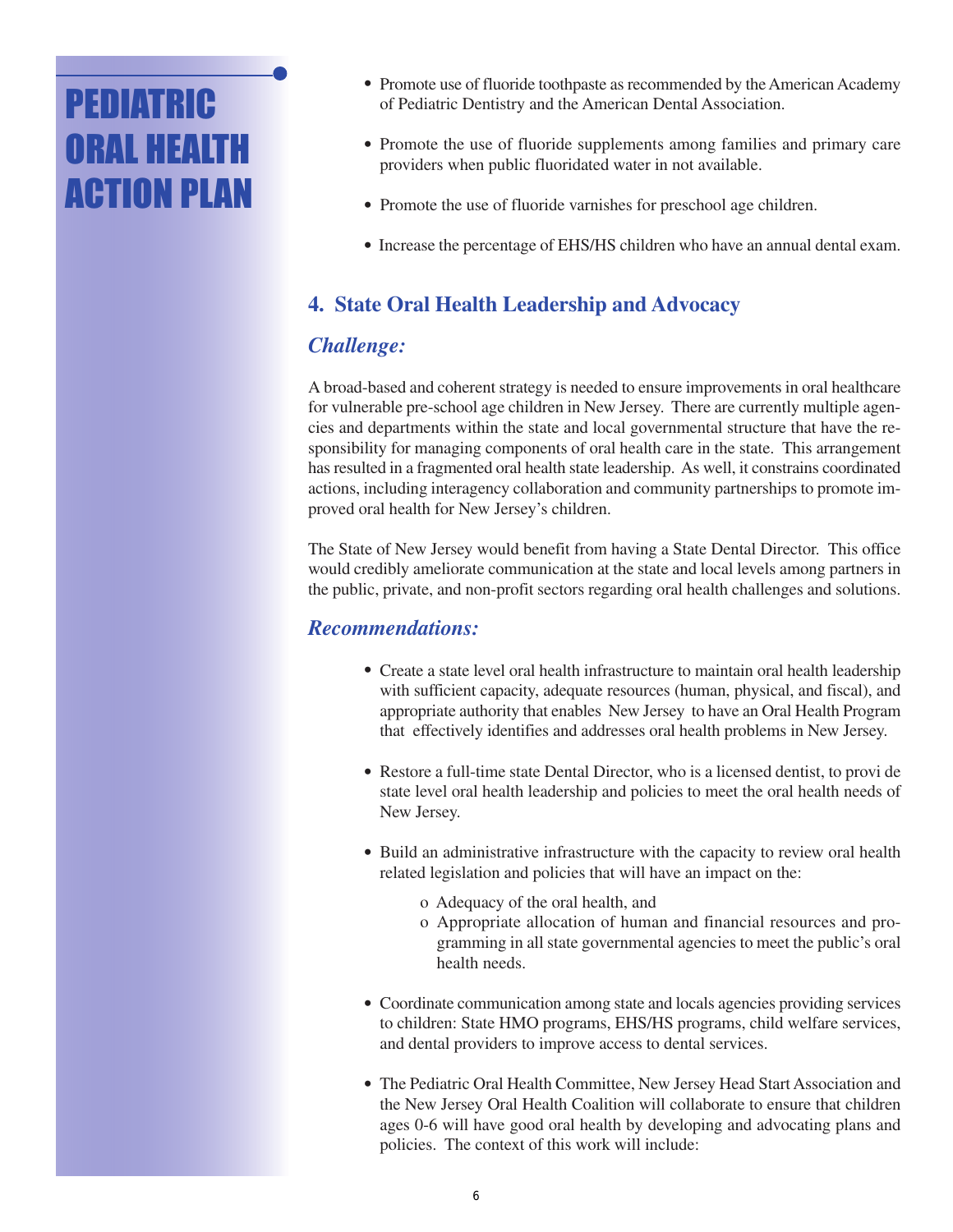- o Advocate the establishment of a strategic plan to identify pediatric oralhealth issues that have policy implications;
- o Address the need for fluoridation in the State of New Jersey;
- o Encourage the New Jersey Legislature to preserve funding and coverage for oral health services for all New Jersey health care program recipients; and
- o Implementation of a school entrance oral health examination by a dentist.
- Develop partnerships with the New Jersey Dental Association and the University of Medicine and Dentistry New Jersey – The Dental School to train general dentists to provide dental service to the children 0-6 pediatric patient.

### **5. Administrative Structures to Monitor the Quality of Oral Health Services**

#### *Challenge:*

New Jersey lacks adequate statewide data on childhood oral health disease prevalence and pediatric oral health service utilization. The New Jersey lacks adequate statewide data on childhood oral health and oral utilization.

- Establish a New Jersey Oral Health surveillance system to assess barriers to oral health care, utilization trends, overall oral health status, and to report oral health care system performance measures.
- Improve the quality and availability of data to establish baseline measures for the status of pediatric oral health in New Jersey. The parameters of measurement should be broad and consider descriptive and outcome performance measures.
	- o Develop a comprehensive, statewide, oral health needs assessment. The data system should describe:
		- Number of children needing dental treatment;
		- Number of children receiving dental treatment;
		- Number of children under 6 years old receiving Medicaid that include comprehensive dental benefits;
		- Number of children under 6 years old not receiving Medicaid or having Medicaid without dental benefits;
		- Number of pediatricians who incorporate routine dental screenings, oral hygiene instructions and referrals into well child visits;
		- Number of target children and families that are bi-lingual;
		- Number of dentist treating children with special needs; and
		- Number of general dentists willing to treat pregnant women.
- Encourage Medicaid managed care organizations to collect data on Head Start children and report utilization rates by dental category of service (diagnostic, preventive, and restorative, endodontic, oral surgical).
- Implement a process (survey, focus group, targeted informant interviews) to obtain information from the public on the accessibility, availability, adequacy, usage, effectiveness, and cultural competency of oral healthcare delivery systems.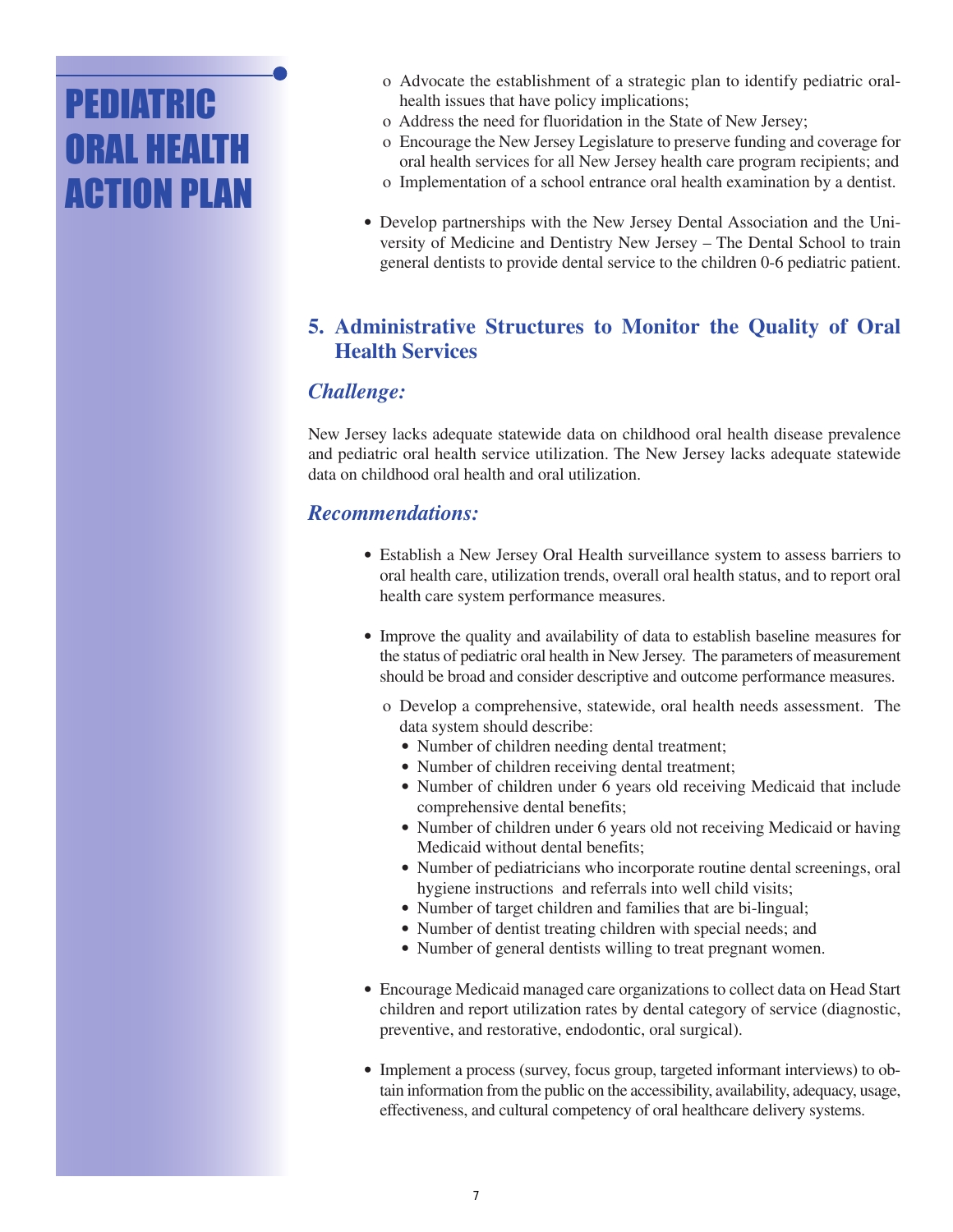### Addendum 1: Statement of Revenue and **Expenses**

The Pediatric Oral Health Forum revenue and expenses include the following:

| <b>Balance:</b>                            | \$3,940.00    |
|--------------------------------------------|---------------|
| <b>Total</b>                               | \$6,060.00    |
| Lunch                                      | \$2,275.00    |
| <b>Breakfast</b>                           | \$1,487.00    |
| Postage                                    | \$<br>158.00  |
| Conference supplies (binders, badges, etc) | \$<br>200.00  |
| Easel Pads:                                | \$<br>40.00   |
| Risers:                                    | \$<br>300.00  |
| Room Charge:                               | 1,600.00<br>S |
| <b>Expenses</b>                            |               |
| Total                                      | \$10,000.00   |
| <b>Head Start Collaboration Project</b>    | 5000.00<br>S  |
| <b>ASTDD</b>                               | 5000.00<br>\$ |
| <b>Revenue:</b>                            |               |

The balance will be carried over to support the Pediatric Oral Health Committee work in the coming months.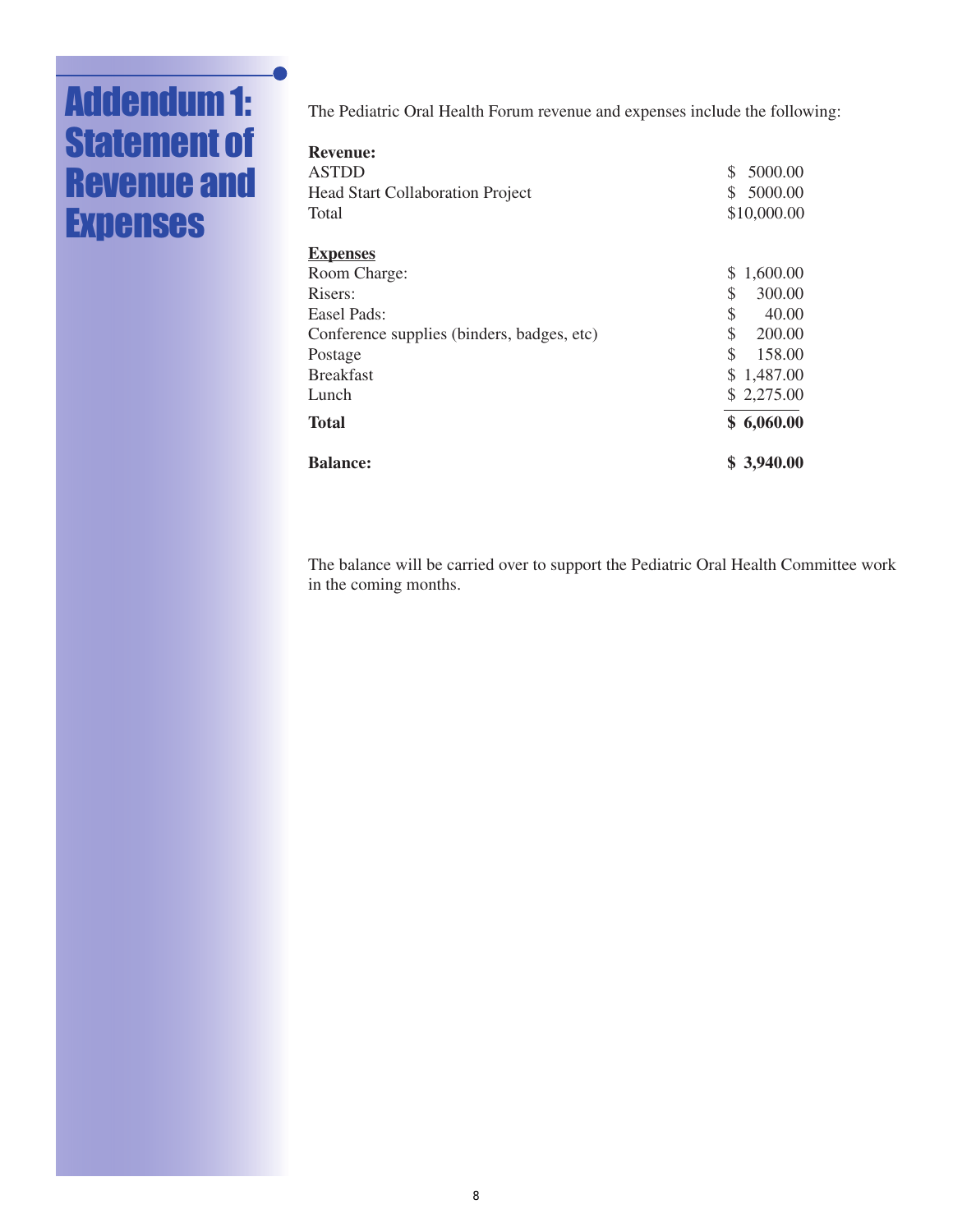### New Jersey Head Start Oral Health Forum Advisory Committee The Pediatric Oral Health Committee

Suzanne Burnette New Jersey Head Start-State Collaboration Director

Dr. Arnold H. Rosenheck UMDNJ, New Jersey Dental School New Jersey Oral Health Coalition

Beverly Kupiec-Sce New Jersey Department of Health & Senior Services New Jersey Oral Health Coalition

Judith Hall New Jersey Department of Health & Senior Services

Pat Kane PNC Bank Grow Up Great Program

Dr. Sidney Whitman Chairman Oral Health Coalition Member of the New Jersey Dental Association - Medicaid Committee

Dr. Neal Herman New Jersey Dental Association Region II ACF/Head Start Dental Consultant NYU College of Dentistry Tonya Hall-Coston

Dr. Sara Kalambur Child Care Health Consultant Dentist for Hoboken Board of Education

Elaine Ruhl Center for Family Resources

Joanne Calamita

Evora Summey Horizon Healthcare Dental, Inc. Montclair Child Development Center

Jacqueline Murphy Montclair Child Development Center

Dr. Bonnie Stanley Chief, Bureau of Dental Services Division of Medical Assistance and Health Services Deborah Tracy Regional Oral Health Program

Dr. Rosa Chaviano-Moran UMDNJ New Jersey Dental School

Dr. Clifford Green Assistant Director Office of Quality Assurance Division of Medical Assistance and Health Services

Manisha Tare Region II Booz Allen Hamilton

Veronica Ray New Jersey Head Start Association President

Sheree Neese-Todd Senior Program Officer Center for Health Care Strategies

Eric Elmore

Manager Division of Early Childhood Education Department of Education

Tonia Davis Educational Program Development Specialist Division of Early Childhood Education Department of Education

Center for Family Resources Dr. George McMurray, Chairperson President and CEO